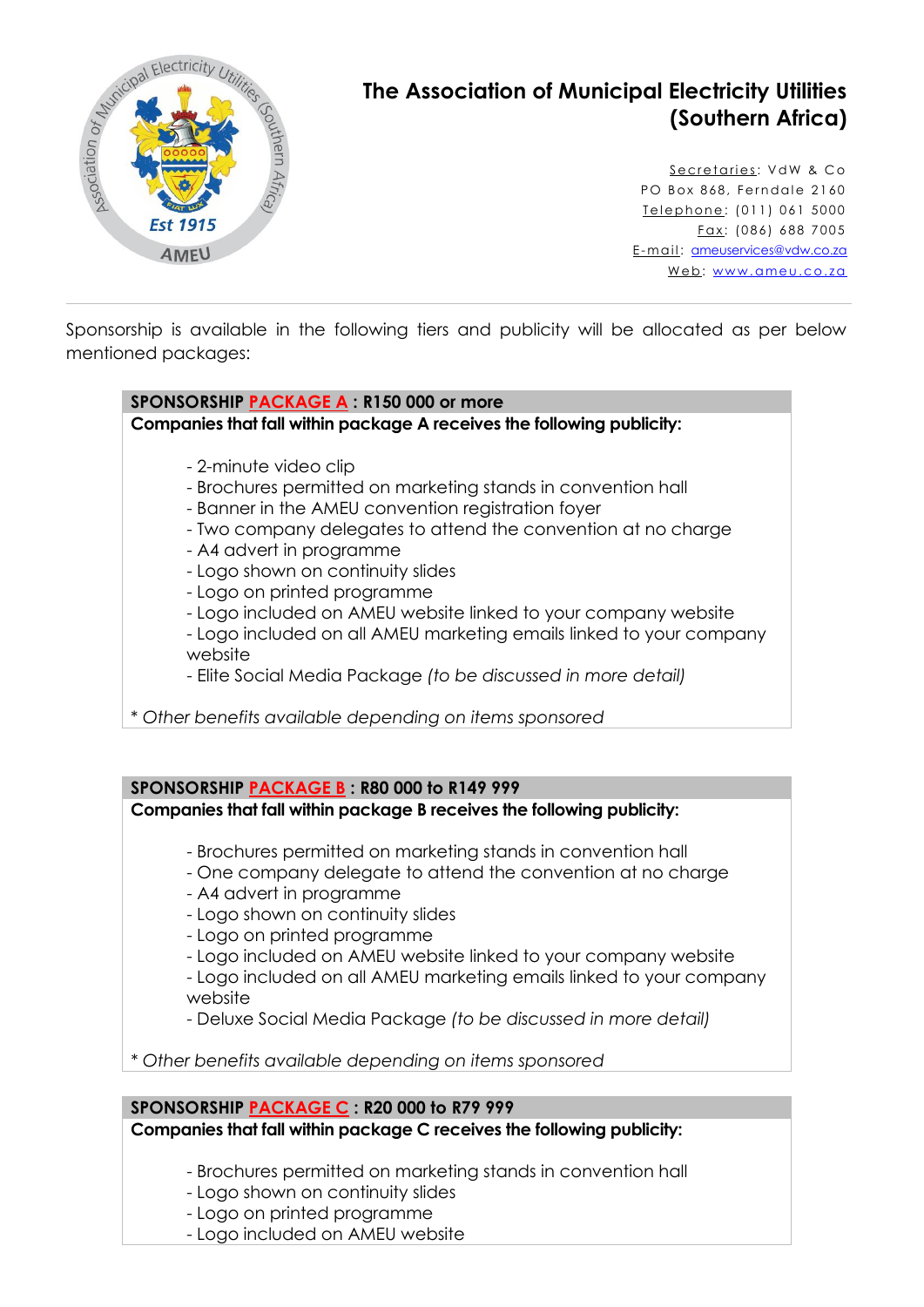- Logo included on all AMEU marketing emails

- Standard Social Media Package *(to be discussed in more detail)*

*\* Other benefits available depending on items sponsored*

### **SPONSORSHIP PACKAGE D : Up to R19 999**

**Companies that fall within package D receives the following publicity:**

- Logo shown on continuity slides
- Logo on printed programme
- Logo included on AMEU website
- Logo included on all AMEU marketing emails
- Basic Social Media Package (to be discussed in more detail)

*\* Other benefits available depending on items sponsored*

### **Items reserved / sponsored**

| <b>LOGISTICAL SUPPLY:</b>        |                                                                                              |                          |
|----------------------------------|----------------------------------------------------------------------------------------------|--------------------------|
| <b>Convention Lanyards</b>       | Co-branded by sponsor company (including AMEU<br>logo)                                       | 30 000.00<br>R.          |
| <b>Memory Sticks</b>             | Co-branded by sponsor company (including AMEU<br>logo)                                       | 90 000.00<br>R           |
| Convention<br>Satchels/bags      | Co-branded by sponsor company (including AMEU<br>logo)                                       | R 170 000.00             |
| Convention Décor                 | Sponsors banners (2 pull up banners) displayed in<br>convention hall                         | 15 000.00<br>R           |
| <b>Convention Opening</b><br>Act | Sponsors banner (1 pull up banner) on stage for<br>duration of opening session – day 1 only  | R<br>10 000.00           |
| Convention Audio<br>visual       | Onsite technical team to wear co-branded t-shirt of<br>sponsors company including AMEU logo) | R 150 000.00             |
| <b>Convention Venue</b>          | Maximum exposure – to be discussed                                                           | R 300 000.00             |
| Speakers' gifts                  | Co-branded by sponsor company (including AMEU<br>logo)                                       | 15 000.00<br>R           |
| Gift for Minister/s              | Co-branded by sponsor company (including AMEU<br>logo)                                       | 5 000.00<br>$\mathsf{R}$ |
| Delegate gifts                   | Co-branded by sponsor company (including AMEU<br>logo)                                       | 30 000.00<br>R           |
| Branding table                   | Brochures to be placed on tables in convention hall<br>/ exhibition hall                     | R<br>6 000.00            |
| Student participation            | Student to wear branded t-shirts / caps                                                      | 45 000.00<br>R           |
| Helpers T-shirts                 | Branded by sponsor company, host city and AMEU                                               | 20 000.00<br>R           |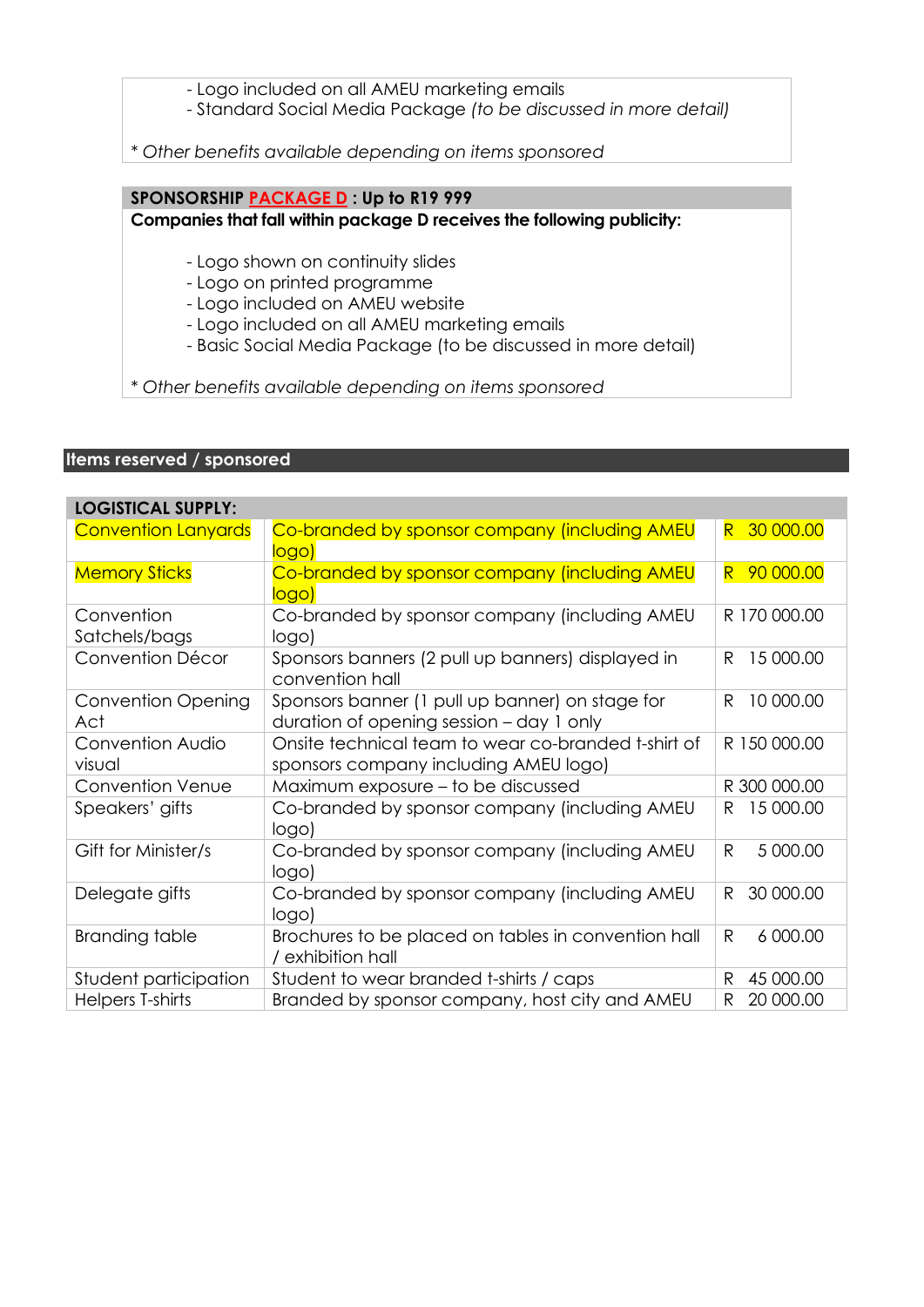| <b>CONVENTION CATERING - DAY 1:</b> |                                                                                                                                       |                 |
|-------------------------------------|---------------------------------------------------------------------------------------------------------------------------------------|-----------------|
| <b>Arrival tea</b>                  | Serving stations branded to the sponsor company<br>specification – sponsor company banners to be<br>displayed around serving stations | R 30 000.00     |
| Midmorning tea                      | Serving stations branded to the sponsor company<br>specification - sponsor company banners to be<br>displayed                         | 30 000.00<br>R. |
| Lunch                               | Serving stations branded to the sponsor company<br>specification - sponsor company banners to be<br>displayed                         | 90 000.00<br>R  |
| Afternoon tea                       | Serving stations branded to the sponsor company<br>specification - sponsor company banners to be<br>displayed                         | 30 000.00<br>R. |

| <b>CONVENTION CATERING - DAY 2:</b> |                                                                                                               |                 |
|-------------------------------------|---------------------------------------------------------------------------------------------------------------|-----------------|
| Arrival tea                         | Serving stations branded to the sponsor company<br>specification – sponsor company banners to be<br>displayed | 30 000.00<br>R. |
| Midmorning tea                      | Serving stations branded to the sponsor company<br>specification - sponsor company banners to be<br>displayed | 30 000.00<br>R. |
| Lunch                               | Serving stations branded to the sponsor company<br>specification – sponsor company banners to be<br>displayed | 90 000.00<br>R  |
| Afternoon tea                       | Serving stations branded to the sponsor company<br>specification - sponsor company banners to be<br>displayed | 30 000.00<br>R  |

| <b>CONVENTION CATERING - DAY 3:</b> |                                                                                                               |                 |
|-------------------------------------|---------------------------------------------------------------------------------------------------------------|-----------------|
| Arrival tea                         | Serving stations branded to the sponsor company<br>specification - sponsor company banners to be<br>displayed | R 30 000.00     |
| Midmorning tea                      | Serving stations branded to the sponsor company<br>specification - sponsor company banners to be<br>displayed | R 30 000.00     |
| Lunch                               | Serving stations branded to the sponsor company<br>specification - sponsor company banners to be<br>displayed | 90 000.00<br>R. |

| <b>SPORTS DINNER:</b> |                                                             |                |
|-----------------------|-------------------------------------------------------------|----------------|
| Welcome drink         | Serving station branded to sponsor company<br>specification | R 20 000.00    |
| Catering              | Serving station branded to sponsor company<br>specification | R 150 000.00   |
| Bar                   | Serving station branded to sponsor company<br>specification | 50 000.00<br>R |
| Wine                  | Branded by sponsor company                                  | 15 000.00<br>R |
| Décor                 | Sponsors banners (2 pull up banners) displayed on<br>stage  | 50 000.00<br>R |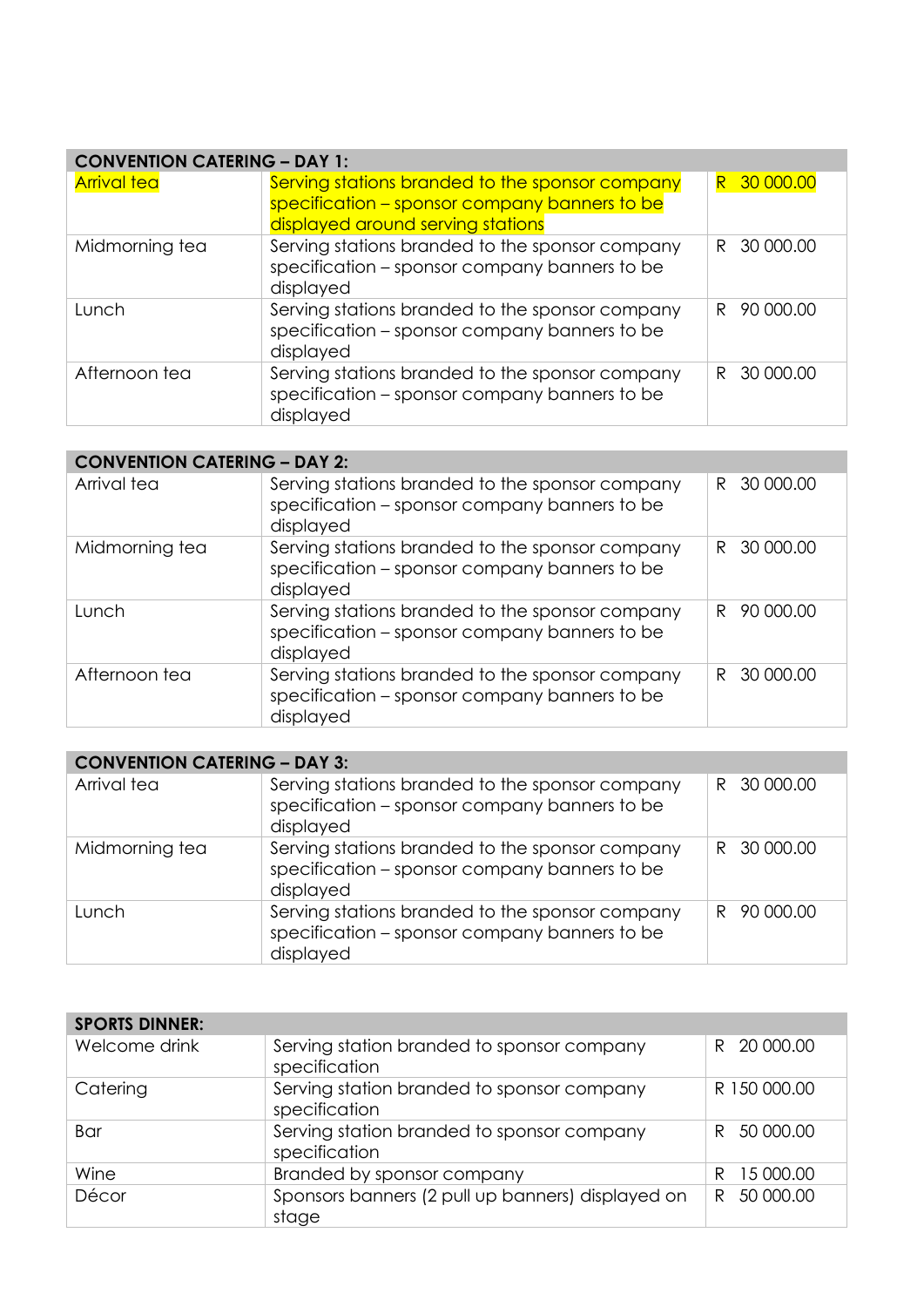| Entertainment | AMEU President to announce that entertainment<br>was sponsored by sponsor company / branding to<br>be discussed | R 30 000.00 |
|---------------|-----------------------------------------------------------------------------------------------------------------|-------------|
| Venue         | Branding on tables, sponsor company logo to be<br>displayed - table tents                                       | R 50 000.00 |
| Audio-visual  | On site technician to wear branded t-shirt of<br>sponsor company                                                | R 50 000.00 |
| Lucky draw    | Branding ideas to be discussed                                                                                  | 10 000.00   |

## **COCKTAIL PARTY:**

| Invitation    | Branded with sponsor company logo (HTML on<br>website)            | 10 000.00<br>R. |
|---------------|-------------------------------------------------------------------|-----------------|
| Catering      | Branding to be discussed                                          | R 100 000.00    |
| Bar           | Serving station to be branded to sponsor company<br>specification | 50 000.00<br>R. |
| Audio-visual  | Onsite technician to wear branded t-shirt of<br>sponsor company   | R 20 000.00     |
| <b>Music</b>  | AMEU President to announce sponsor                                | 10 000.00<br>R  |
| Entertainment | Branding ideas to be discussed                                    | 20 000.00<br>R  |
| Lucky draw    | Branding ideas to be discussed                                    | 10 000.00<br>R  |

| <b>GALA DINNER:</b> |                                                                 |                 |
|---------------------|-----------------------------------------------------------------|-----------------|
| Invitation          | Branded with sponsor company logo (HTML on<br>website)          | 15 000.00<br>R  |
| Programme & Menu    | Branded with sponsor company logo                               | 20 000.00<br>R  |
| Venue               | Branding to be discussed, maximum exposure                      | R 150 000.00    |
| Catering            | Branding to be discussed, maximum exposure                      | R 250 000.00    |
| Arrival drinks      | Serving station to be branded by sponsor<br>company             | 30 000.00<br>R. |
| Drinks / Bar        | Serving station to be branded by sponsor<br>company             | R<br>50 000.00  |
| Wine                | Branded with sponsor company logo                               | 25 000.00<br>R  |
| Décor               | Sponsors banners (2 pull up banners) displayed on<br>stage      | R 150 000.00    |
| Entertainment       | Branding to be discussed                                        | 50 000.00<br>R  |
| <b>MC</b>           | Branding to be discussed                                        | 50 000.00<br>R  |
| DJ                  | Branding to be discussed / Pull up banner on DJ<br>stage        | R.<br>50 000.00 |
| Audio-visual        | Onsite technician to wear branded t-shirt by<br>sponsor company | R 150 000.00    |

| <b>GALA DINNER: AMEU PRESIDENT'S LEGACY AWARDS</b> |                                                |                |  |
|----------------------------------------------------|------------------------------------------------|----------------|--|
| Top performing                                     | Sponsor to assist in handing over the award,   | 50 000.00<br>R |  |
| metropolitan                                       | certificates / cheque to be co-branded with    |                |  |
| municipality                                       | sponsor and AMEU logo. Sponsor banners (2 pull |                |  |
| (Category A                                        | up banners) displayed in venue.                |                |  |
| municipality)                                      |                                                |                |  |
| Top performing local                               | Sponsor to assist in handing over the award,   | 50 000.00<br>R |  |
| municipality                                       | certificates / cheque to be co-branded with    |                |  |
| (Category B                                        | sponsor and AMEU logo. Sponsor banners (2 pull |                |  |
| municipality)                                      | up banners) displayed in venue.                |                |  |